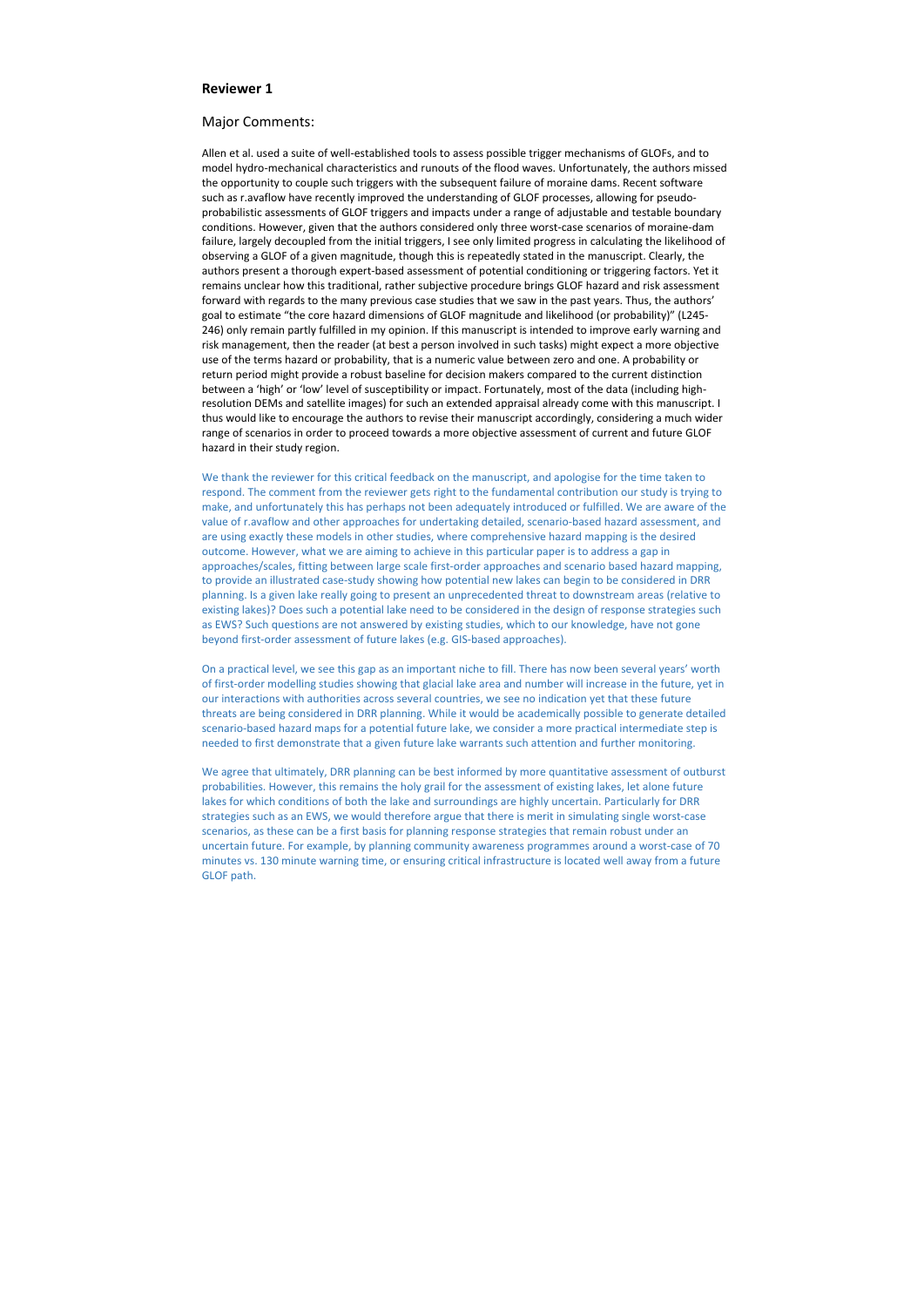The decision to use HEC‐RAS for modelling downstream flood impacts was initially driven by a desire to keep the approach as simple as possible, with a view that methods could be attractive for upscaling to any number of potential future lakes. However, in view of the comments from all 3 reviewers, we accept that this was scientifically weak, as the triggering processes were not linked to the outburst scenario, leading to reliance on assumptions (e.g., concerning PFV) and empirical relationships. Therefore, in the revised manuscript we will use r.avaflow to simulate worst-case ice-rock avalanche triggered GLOFs process chains from all 3 lakes, including a new scenario for the artificially lowered lake volume of Jialongco. The selection of worst‐case avalanche volumes will be comprehensively described, and based on a more nuanced assessment of triggering factors given in Table 3, particularly relating to glacial and geological conditions.

In conclusion, we would summarise the novelty and contribution of the revised manuscript as being **a first study to demonstrate the effect of future lake development on downstream flood magnitudes, with implications for DRR planning.** In addition, we will now be able to **demonstrate the effect of lake lowering on downstream flood magnitudes**.

‐ L39: 'rapidly in both size and number': how much? Consider using recently multi‐temporal glacier lake inventories<sub>14,15</sub>.

The more recent studies have been cited, and we report, by way of example, the increase of 27 km<sup>2</sup> in glacial lake area for the Central Himalaya reported over the past decade (Chen et al. 2021).

Given the valid concerns of the reviewer, we also propose to modify the title to more accurately capture the scope and rationale of the paper:

*"Glacial lake outburst flood magnitudes under current and future conditions: implications for disaster risk reduction in a transboundary Himalayan basin"* 

- L47f: 'Such lakes can have volumes >100  $m<sup>3</sup>'$ , according to ref. 16 Sentence revised to *"volumes exceeding 100m3 "* and the new reference added.

# Detailed comments:

‐L6: 'far reaching': in terms of run‐out? Social consequences? Media coverage? Revised to *"where societal impacts can occur far downstream"*

‐L10: 'well‐known dangerous': please consider avoiding subjective terms. Revised to *"previously identified dangerous lakes"*. This is in line with the numerous studies cited in the text that assess these lakes as being dangerous.

‐ L26‐27: 'Based on … capacity building programs': Hardly mentioned in the text, consider revising or deleting.

Revised to *"education and awareness raising programs"*. We feel it's an important point to make, even if not a central component of this study, because authorities (and funders) often overlook such important social dimensions of DRR.

‐ L40: What is the frequency of GLOFs in the Himalaya? If I am not mistaken, most researchers deem GLOFs a low rate of occurrence.

We now report the GLOF frequency of 1.3 per year for the Himalaya since the 1980s (after Vey et al 2019).

#### ‐ L69: 'within the eastern Himalayan region': why there?

Have removed this part of the sentence – it was stating the obvious as the largest border area between Nepal and China is in the eastern Himalayan region.

‐ L75: 'are lacking': suggest to tone this a bit down, as it undermines previous appraisals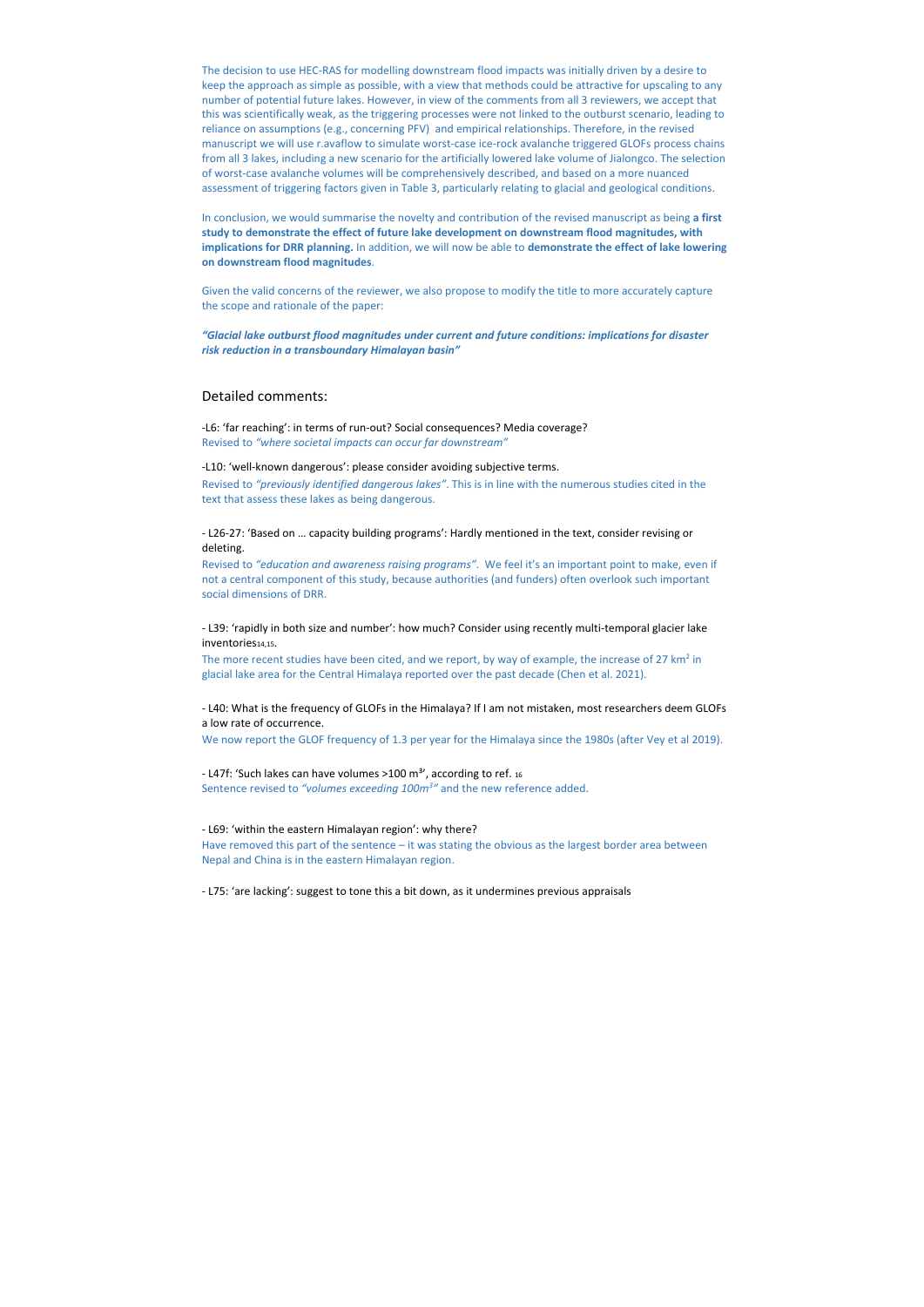We don't intend to undermine the previous studies which have considered future lakes – many of which we were involved in or led – but these are studies aiming to identify district or regional-scale changes in GLOF risk. Other than a general indication of how hazard or risk could change, they don't provide information for specific lakes, that is required for DRR planning.

In view of the concern of the reviewer, wording of this sentence will be revised to *"yet practical examples on how to account for future lake development in local GLOF risk assessment and risk management have been rarely demonstrated"*.

‐ L79‐82: Is this statement valid for all glaciated high mountains? Or only the Himalayas? To our knowledge the statement is valid globally. We know of no cases where local authorities have begun to consider future lakes in the their hazard and risk assessment. Hence, we leave as a general, globally applicable statement.

‐ L89‐91: The last sentence could be deleted, if shortening is needed. The introduction ends well with a strong presentation of the research goals. Agree, sentence removed.

‐ L93: 'considering potential GLOF impacts' Agree, wording revised

‐ L97: 'mean annual air temperature' Wording revised

‐ L99: are these precipitation rates (I think these are monthly?) the maximum or the average recorded in a given period?

Thanks for pointing this out. There are average monthly rainfall totals (not rates). Text will be corrected.

‐ L105: 'GLOF danger': replace with 'GLOF hazard'?

Disagree – "danger" was the term deliberately used in Allen et al. 2019 as the study went beyond hazard to consider also exposure of infrastructure (but fell short of a full risk study).

‐ L107: 'losses of up to US\$4 million': is this in today's currency? These were values of 2015 – we will clarify this in the text.

‐ L111‐112: 'a large and persistent threat, considered as one of the most dangerous lakes in Tibet': suggest to tone this down again. Given that previous appraisals used different criteria and thresholds, we may wish to avoid confusion what is now the 'most dangerous lake' in a given region.

The point we want to make here is that irrespective of different methods and criteria used, multiple studies point to his lake as being one of the most dangerous/hazardous in the region. We will add a couple of further papers to support this. Also we've removed the term "large" as this is subjective. Text revised to *"identified by multiple studies as being one of the most critical lakes in Tibet"*

‐ Figure 1: Please highlight the border between Nepal and China. Border will be added.

‐ L139: So estimating lake depth comes with zero uncertainty?

Over the past 2 field seasons we have been able to measure bathymetry of both Jialongco and Galongco lakes. We will now compare the measured volumes to the estimated volumes from several empirical relationships to come up with a range of uncertainty. For GLOF modeling, the measured volumes will now be used for Jialongco and Galongco, while for the future lake, upper and lower volumes will be simulated, based on the uncertainty range established above.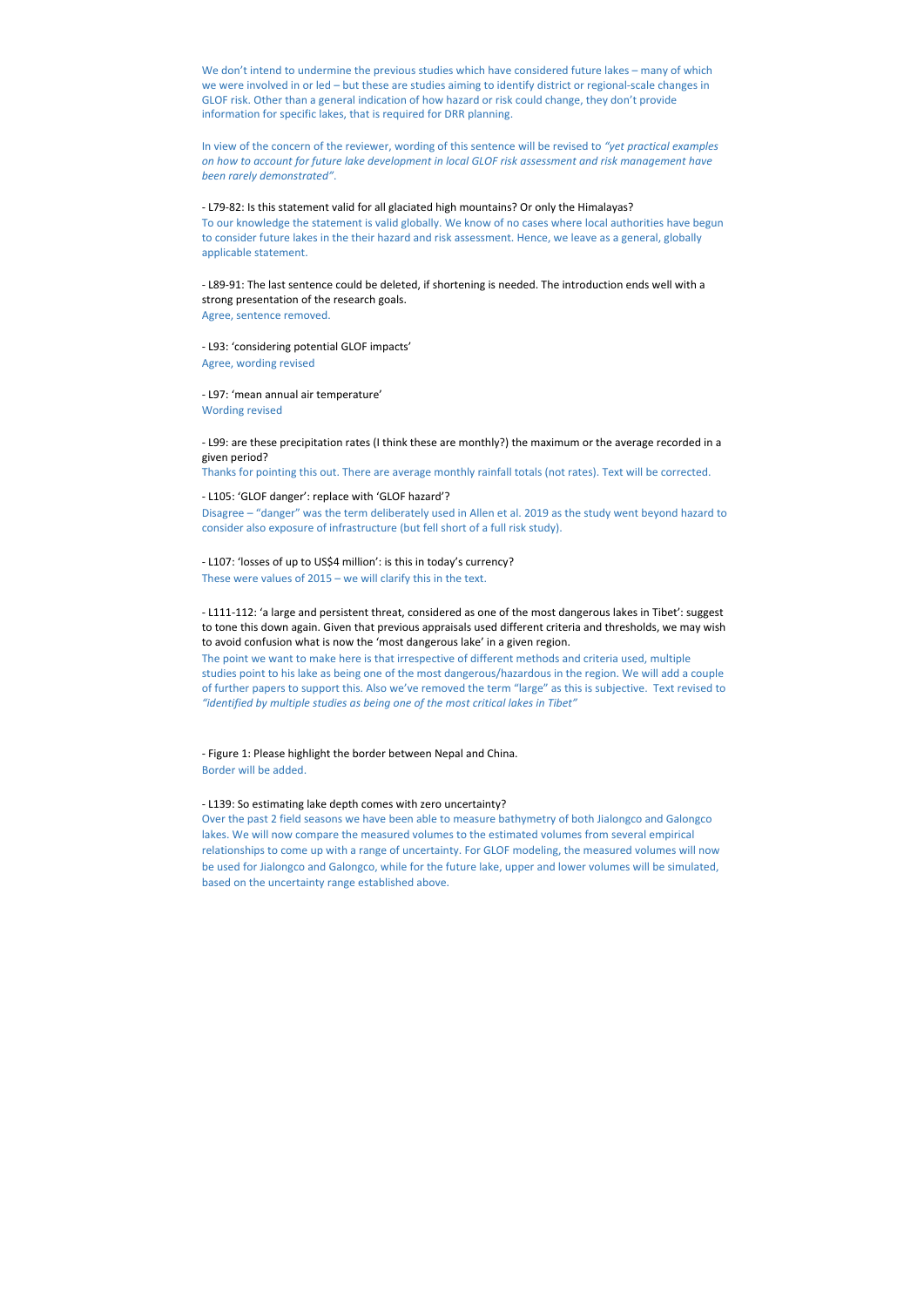‐ L150: To my knowledge GlabTop models the glacier thickness in a bedrock topography. Did the authors add the moraine on top of this bedrock depression? How high / wide is this moraine? If not, how susceptible is a bedrock depression to overtopping? Did the authors consider sediment input from supraglacial debris into the lake?

Reviewer is correct in their interpretation. In keeping with a philosophy of a worst‐case simulation from the future lake, we do not consider additional height (and freeboard) from a moraine dam, the height of which can only be guessed. We take the bedrock topography as simulated from Glabtop. Likewise sediment deposition into the lake, thereby reducing the potential lake volume is not considered. These aspects/limitations will be noted in the methodology.

‐ L155: Please consistently use Fig. / Fig / Figure (or any other option) throughout the manuscript. Sometimes the abbreviation is written with a dot, sometimes not. Corrected.

‐ L154‐164: the PFV approach may underestimate the amount of water that is generated from mass flows entering the lake and causing a splash wave. Given that the authors consider ice avalanches and landslides entering the lakes, how useful is it to use the PFV approach?

The revised modelling approach using r.avaflow will generate the flood volume based on the actual simulated avalanche scenario into the lake.

‐ L156: The PFV concept further seems to confuse mean and maximum depth. Why should the drain empty completely if the depth of the breach is equal to the mean depth of the lake? Again, the assumption of a fixed breach depth might simplify (or even underestimate) the worst-case scenario of GLOF volumes. This was a typo, and should have referred to maximum depth. In any case, the PFV approach will be replaced, and flood volumes will be dynamically generated with r.avaflow.

#### ‐ L162‐163: 'In comparison, … (Xu, 1988)': what is this comparison good for?

The comparison was provided to indicate that the estimated breach depth of 40 m is not completely unrealistic. This paragraph will be revised now based on the new breach depth simulated using r.avaflow.

#### ‐ L165: 'the DEM accuracy is unknown': what is the accuracy of the 1‐m DEM then?

No other high‐resolution DEMs of Poiqu are publicly available to assess the vertical and horizontal accuracy in the Pleiades DEM. However, Berthier et al. (2014) computed vertical accuracy of Pleiades DEMs over the Agua Negra study site and reported mean vertical biases ranging from 0.99 to 1.33 m without GCPs. Similar accuracy level (0.3 m) was also reported by Zhou et al. (2015) from the comparison of a Pleiades‐1 DEM with an airborne LiDAR DEM. Similarly, without ground control points (GCPs), the horizontal location accuracy of the images was estimated as 8.5 m (CE90, Circular Error at a confidence level of 90 %) for Pléiades‐1A and 4.5 m for Pléiades‐1B (Lebègue et al., 2013; Oh and Lee, 2014).

## References

- Berthier, E., Vincent, C., Magnusson, E. et al. (2014). Glacier topography and elevation changes derived from Pleiades sub‐meter stereo images. The Cryosphere, 8, 2275‐2291.
- Zhou, Y., Parsons, B., Elliott, J.R., Barisin, I and Walker, R.T. (2015), Assessing the ability of Pleiades stereo imagery to determine height changes in earthquakes: A case study for the El Mayor‐Cucapah epicentral area. Journal of Geophysical Research‐ Solid Earth, 120, 8793–8808.
- Oh, J. and Lee. C. (2014), Automated bias-compensation of rational polynomial coefficients of highresolution satellite imagery based on topographic maps. ISPRS Journal of Photogrammetry and Remote Sens., 100, 12–22.
- Lebègue, L., Greslou, D., Blanchet, G., De Lussy, F., Fourest, S., Martin, V., Latry, C., Kubik, P., Delvit, J.‐M., Dechoz, C., and Amberg, V. (2013). PLEIADES satellites image quality commissioning, Proc. SPIE 8866, Earth Observing Systems XVIII, 88660Z (23 September 2013), doi:10.1117/12.2023288, 2013.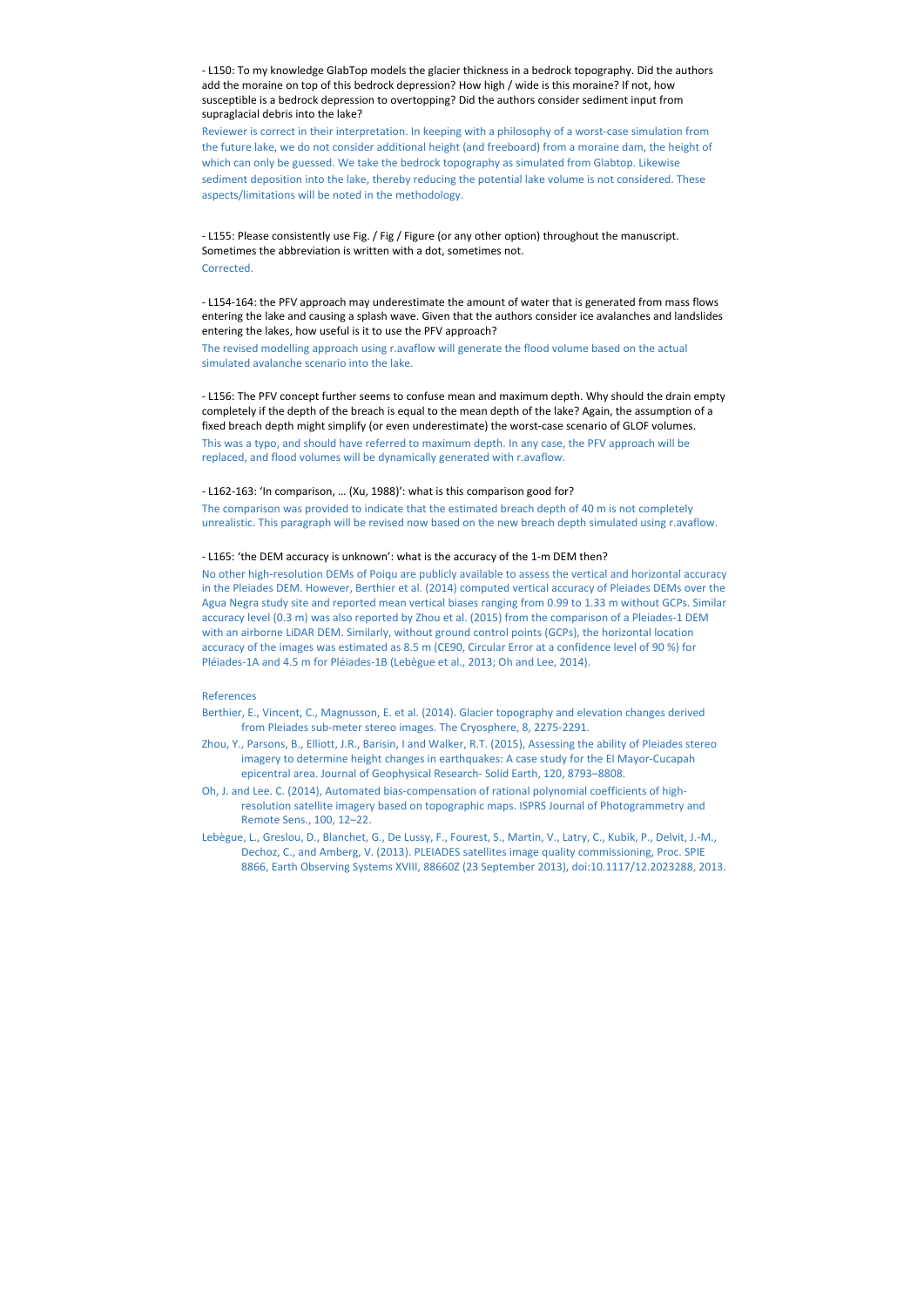‐ L171‐172: Again no uncertainties in these equations? Propagating estimates through Equations 1‐4 might have already generated a substantial amount error that remains not completely untouched in the remainder of the manuscript. Also, why did the authors not choose a physical dam break model such as BASEMENT?

The Froehlich equations will not be used in the revised manuscript. The simulation of the entire process chain will be undertaken using r.avaflow. Testing of different parameters in the simulations, and related uncertainties, will be reported in supplementary material.

In the revised manuscript, the overtopping mechanism will be simulated using r.avaflow. Given that icerock avalanching is identified as the most feasible GLOF triggering mechanism for all 3 lakes, we expect a splash wave to be the primary mechanism. Gradual collapse of a lateral moraine wall could feasibly lead to gradual overflow in the case of Jialongco.

‐ L180: What is the mechanism that causes overtopping? A splash wave? Or overflow by a (gradually) growing lake volume?

‐ L189: 'Uniformity of land cover and lack of vegetation': strong statements ‐ please show this. Source for the chosen value of Manning's n?

Manning's n will not be required for the updated modelling with r.avaflow. Key model parameters (including the internal and basal friction angles of the solid material, the fluid friction number, and the coefficient of erosion) will be empirically defined, with references added.

‐ L201‐2014: I found it somehow confusing to see first the paragraph on flood modelling, followed by a paragraph that describes potential causes for this flood. Again, it may sound a bit harsh, but considering these triggers decoupled from the flood routing models seems to represent not the state of the art in GLOF modelling. Determining the likelihood (again without a probability) for a rock or ice avalanche from a fixed angle of reach might be suitable for a large-scale assessment of GLOF susceptibility that pursue a rapid screening for sites that need more attention. Here, the authors have identified such sites, so there is (from my perspective) no need to rely still on the more traditional side of GLOF susceptibility appraisals. In other words, if there is a potential for rock to detach, what could be its size? How rapidly may this rock avalanche enter a lake? What would the displacement wave look like? It also remains unclear why the authors had chosen exactly those susceptibility factors in Table 3 (or 2). Suggest to add references to this table that showed if these susceptibility factors in deed had positive (+) relevance for triggering a GLOF. Thanks for these comments. We agree, the current structure is not logical or in keeping with best practice. In the revised manuscript, the methodological description on lake susceptibility will come before the section on GLOF modelling (and likewise in the results). The link between triggering processes and outburst process will be described, and used as justification for the choice of modelling approach (r.avaflow). Use of topographic potential (angle of reach) for the rock/ice avalanche likelihood will be removed. This will be replaced with a more comprehensive assessment of local geological and glacial conditions to estimate possible upper limits to an initial avalanche volume. Characteristics of the avalanche flow and its interaction with the lake will then be simulated with r.avaflow. The susceptibility factors in Table 3 are taken from the GAPHAZ international guidance document. As suggested, we will add references (from the region) to support the relevance of these factors in this particular study.

‐ L205: There seems to be a referencing issue: The item Table 3 must be Table 2. Thanks – will be corrected.

‐ L222: 'cannot': 'may not'? Will be revised to "may not"

‐ L217‐231: It's good to know about historic changes in glacier velocity and elevation, but these insights seem to be decoupled from the future lake development. Please try to make this link clearer or consider deleting.

As suggested above, we will improve on the text in section 3.3 to ensure that the relation between glacier dynamics and geometry, and their impact on future lake development, are more clearly set out in this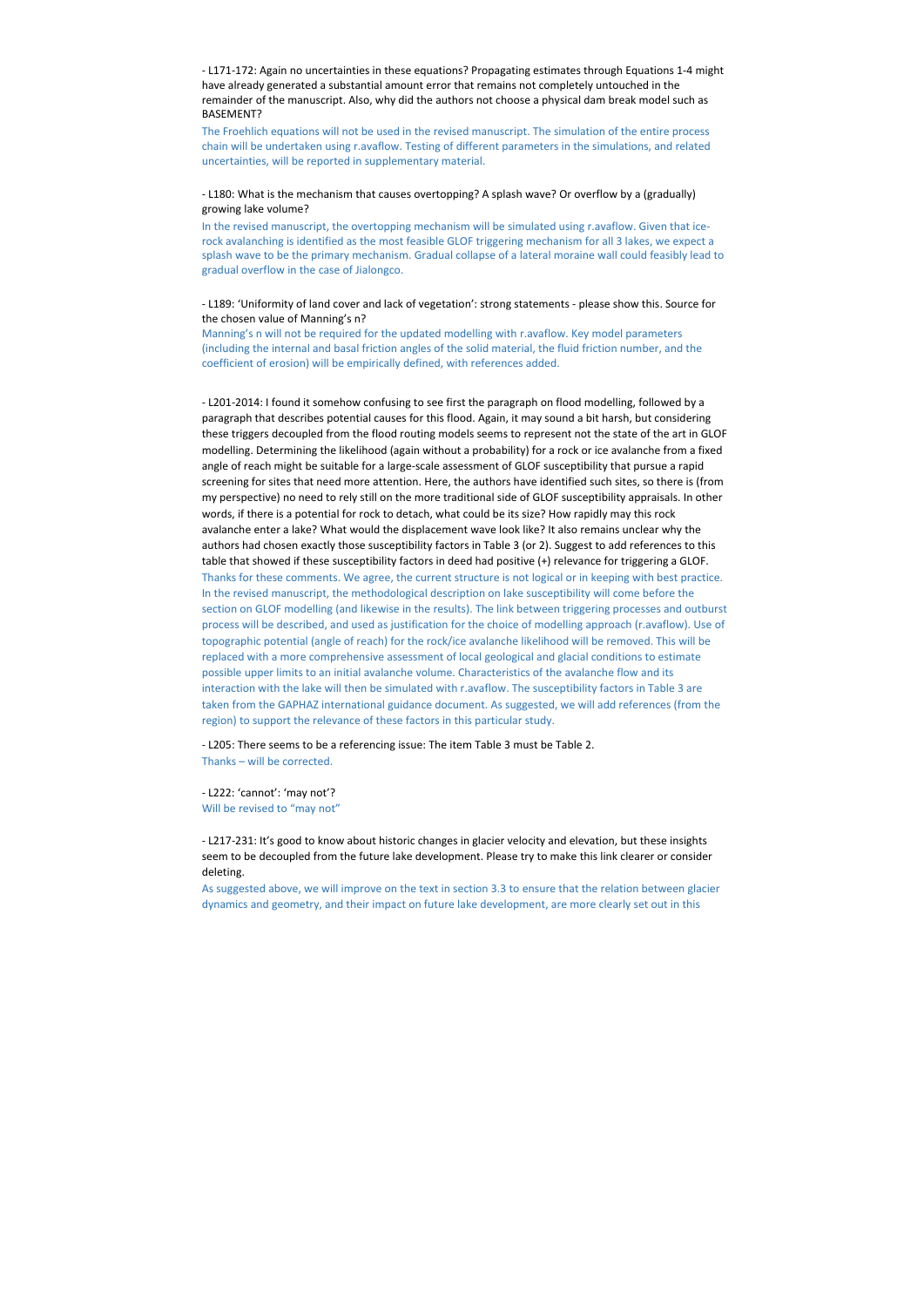section. Contrary to the reviewers statement here, historic changes in glacier surface velocity and elevation are key to supraglacial meltwater ponding (e.g. Quincey et al., 2007; King et al., 2018) and initial lake development, so we will ensure this is clear to the reader.

‐ L241: Please elaborate more on what you mean with 'replicate'.

Will be revised to *"seen again"* 

# ‐ L237‐243: Do these scenarios also consider accelerated lake growth and glacier retreat, once the lake has formed?

They do not, which we are careful to acknowledge in the discussion of the results on lines L484‐489. We will add to this text that lake expansion rates will likely be much higher when processes such as ice front calving begin to occur in response to lake expansion. Unfortunately, inclusion of ablative processes such as calving are beyond the scope of the approaches we employ in this work.

‐ L246: 'probability': again, there is no probability involved in this study. 'exposure of buildings' has not been mentioned in the Methods. 'A full hazard … assessment … is beyond the scope of this study': why then calling this paper then a hazard assessment in the title?

We accept the reviewers point. The opening sentence will be revised to *"We focus below on results relating to susceptibility of the 3 lakes, and the potential magnitude of downstream impacts, as simulated under worst‐case outburst scenarios".* 

Furthermore, the results section currently titled "GLOF likelihood" will be revised to "lake susceptibility" (consistent with the methodology section). This section will come first, before the section on downstream impacts.

Please note also the suggested revision to the paper title: *"Glacial lake outburst flood magnitudes under current and future conditions: implications for disaster risk reduction in a transboundary Himalayan basin".* The approach and data used to assess exposure of buildings, will be noted in the methods.

As we are dealing with worst-case scenarios, we are assuming low (or very low) probabilities. As the reviewer no doubt knows, it's extremely difficult in the field of glacial hazards to assign quantitative

# ‐ L250: Why did the simulations stop the border? Isn't it one of the goals of this paper to show the transboundary hazard from GLOFs?

We chose to only simulate until the border as that was the extent of the high resolution DEM we created, and further extension would have been at significant financial cost. This is noted later in the manuscript, but will be moved earlier. By simulating the arrival time and magnitude of the flood at the border, we believe this provides the intended basis for discussing transboundary hazard. Of course, detailed EWS planning will require modelling further downstream.

### ‐ L266: Why are the flow depths of 25m more realistic? Calls for some sensitivity analysis.

The problems with the lower resolution DEMs were clear and could be seen with simple profiles taken along the stream (stream path flowing uphill for example with obvious steps/blockages in the topography). So it was very clear that flow pooling and huge depths was artificial and not realistic. However, we agree that some sensitivity analyses around the parameters used in the modelling need to be included, and will do so in supplementary material.

### ‐ L274‐276: Again, very simplified assumption on sediment entrainment and aggradation.

Using r.avaflow for the revised modelling will now allow us to make more quantitative statements around sediment entrainment and possible flow transformation.

#### ‐ L285: 'significant': how much?

In the revised manuscript we will estimate this overtopping volume into Jialongco (assuming this overtopping still occurs in the new model results with r.avaflow).

#### ‐ L287: 'high‐impact low‐probability': How high is this impact and how low is this probability?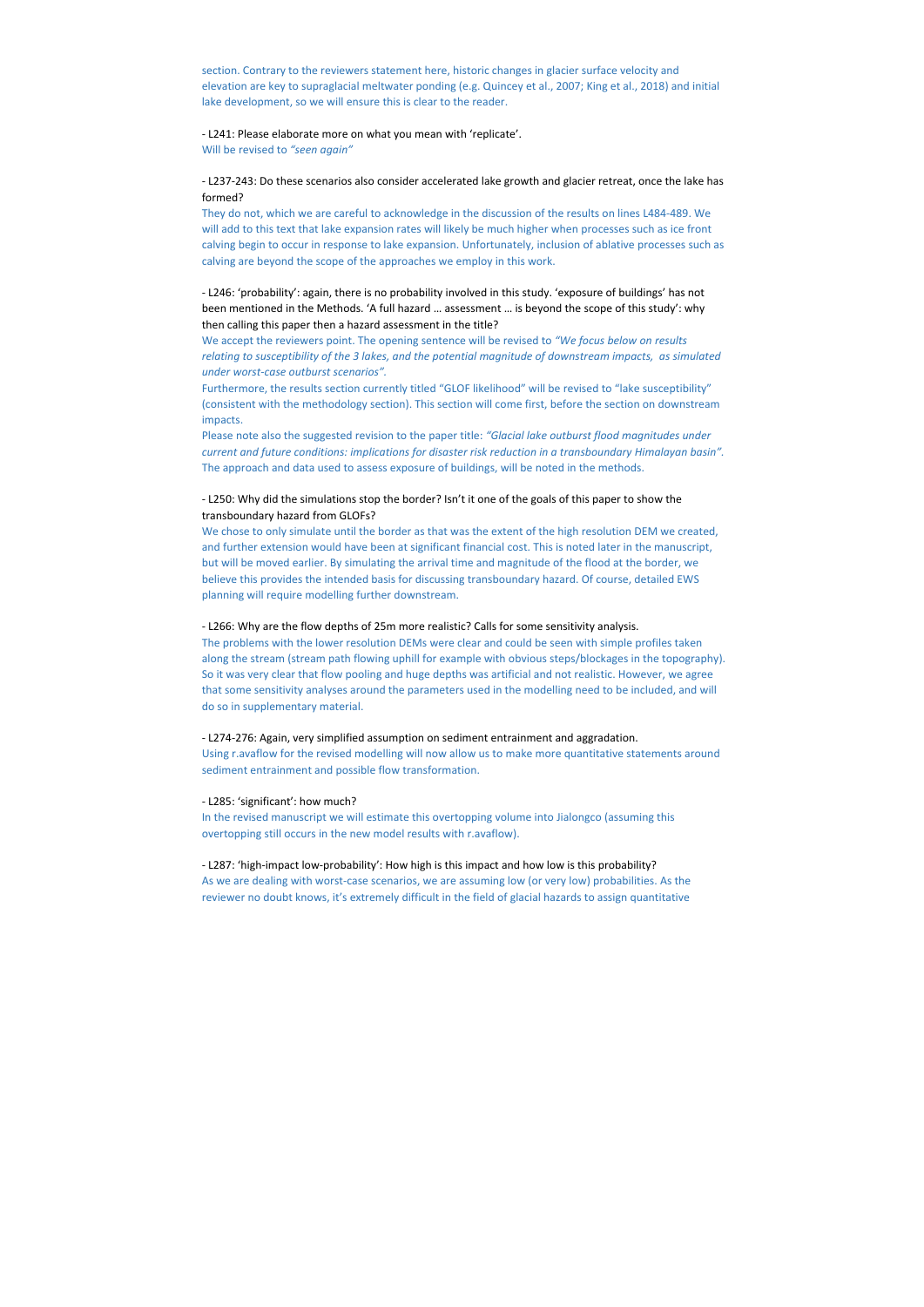probabilities, unless dealing with reoccurring events (ice dammed lakes for example). However, we understand it would be important in our study to determine if such overflow into Jialongco might be possible with lower volume triggering events. We will therefore perform some sensitivity analyses on this, using initial volumes 75% and 50% less than the worst‐case scenario to determine if runnup and overflow into Jialongco still occurs. The multiple simulations will not be continued downstream as this goes beyond the scope of the study. Results will be included in supplementary material.

# ‐ L288: 'requires more sophisticated modeling': unclear why this has not been considered in this specific case study that offers the data to do this sort of modeling.

In the revised manuscript we will attempt to simulate this chain reaction event using r.avaflow. This could be quite an innovative addition, given we are unaware of a model being used to simulate such a domino effect from one lake into the next.

# ‐ L301: 'likelihood or probability': replace with 'possibility'?

As noted in the response to the general comment, we prefer to keep the scope of this study on single worst-case scenarios, and believe there is justification for this. Using r.avaflow will now allow us to determine the outburst volume and downstream flood magnitudes linked to an assessed worst‐case avalanche volume, and the section will be rewritten accordingly. We understand the challenges involved in estimating a worst-case avalanche volume, and will carefully discuss this aspect.

Here and throughout, we will speak only of likelihood, which can be qualitative (eg. high, med, low).

### ‐ L310: 'low': how low?

We don't believe given the scope of this study it is feasible to go beyond a qualitative probability level.

### ‐ L311: 'can be effectively discounted': why? And how efficient?

Section will be rewritten based on new simulations, which will directly link the worst-case avalanche volume with the outburst volume. The estimation of likelihoods will remain an evidence‐based qualitative estimate.

As above, we find it unfeasible to be more quantitative with such statements. As pointed out be other reviewers, the huge width of the dam make catastrophic erosion of the dam very unlikely. How the dam behaves in response to the avalanche triggered overflow in the r.avaflow simulations will give us some further basis for this statement.

Section will be rewritten based on new simulations, which will directly link the worst-case avalanche volume with the outburst volume. The estimation of likelihoods will remain an evidence‐based qualitative estimate.

## ‐ L316: 'large slope instabilities': In‐SAR might help to detect those?

Noted, but outside the scope of this study. We will add to the discussion a point on the potential for In‐SAR to be included in a monitoring/EWS strategy.

# ‐ L326‐347: Most of this section could be redundant or offer much more potential for discussion, if the authors considered a suite of lake impacts in this study.

# ‐ L343: 'making this a high magnitude, but very low likelihood process chain': how high is this magnitude and how low is the likelihood?

‐ L344‐345: 'active instabilities are clearly evident': so, why not show these? We will add a photo from the field showing this.

‐ L349‐355: Similar to the comments above, it remains unclear, how the authors define the likelihood (or magnitude) of a GLOF.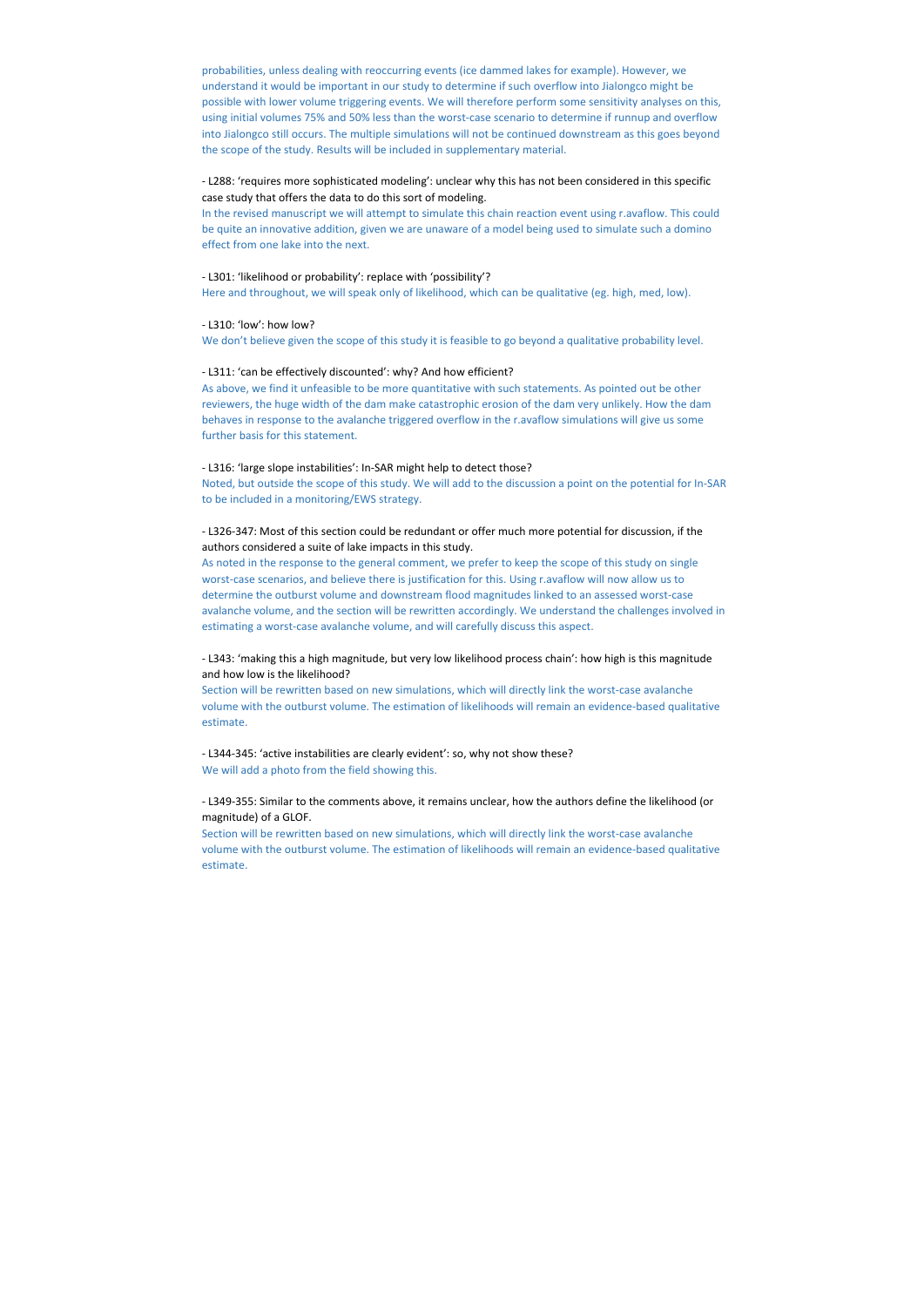‐ L360: 'Con.', 'Trig.', 'Mag.': please write out fully. 'Catchment drainage density': why is this important. 'TP = 3280': Unclear what this means, please explain. 'Steep moraine slopes >500 m high': really? A 500 m high moraine dam?

Further explanation will be provided in the table, in line with the reviewer comments. The moraine slope >500m refers to the lateral moraine walls.

### ‐ L372: How complete is OSM in this region?

As noted in the text, both OSM and latest google earth imagery were used to ensure all exposed buildings were identified.

‐ L387: 'While we did not simulate beyond the border owing to the limited coverage … ': needs to come earlier.

Noted, and will be moved earlier.

### ‐ L435: 'applied these approaches for the first time': really?

To our knowledge, yes, this is the first time a study has undertaken any sort of GLOF modelling for an overdeepening/future lake to give downstream flow heights, velocities etc. Previous studies have identified overdeepenings and downstream infrastructure that are within a GIS routed flow trajectory. However, to avoid a discussion around what is or is not considered GLOF modelling, we will remove the term "first time".

‐ L436: What is 'complex' in this topography? Will be revised to *"steep, mountain topography"* 

‐ L444‐447, and again L455ff: The artificial drainage of Jialongco somehow undermines parts of this paper, given that the simulations use the lake volume before the drainage, right? It would have been good to show how simulated flood magnitudes (flow depths, extent of the inundation, etc.) change because of the reduced flood volume, and if this in turn changes GLOF risk. In essence, if the probability of a given flood magnitude decreases ( = hazard), then risk must also decrease, assuming constant values of exposure and vulnerability. It thus remains unclear why this insight has been held out from the introduction and all subsequent analysis.

We agree, and learned only of the artificial drainage late in the process of working on this paper (highlighting the disconnect between local authorities and scientists in this region). For the revised manuscript, we will now include a new scenario with the reduced volume.

‐ L458: 'had only a minimal effect on the overall lake size': Unclear conclusion with regards to Fig. 9. Now that we have measured bathymetry for this lake (pre volume reduction) we'll include an estimation of how much the volume has been reduced.

‐ L463: 'would reduce the threat to these buildings': contradicts to what is written some sentences above? The sentence will be revised according to the results from the new scenario with the reduced lake volume.

‐ L470‐483: largely repetitive from the Results, consider substantial shortening or deleting. Repetition to be removed.

‐ L495‐499: Content of these sentences unclear, even if formulated 'in other words'. Please rephrase or shorten.

The sentence will be revised for clarity and in line with the revised modelling results.

‐ L501: When talking about early warning, why not using the calculated flood arrival times to provide a solid basis for discussion? What do the authors suggest to implement in such an early warning system? How can people response to the warning?